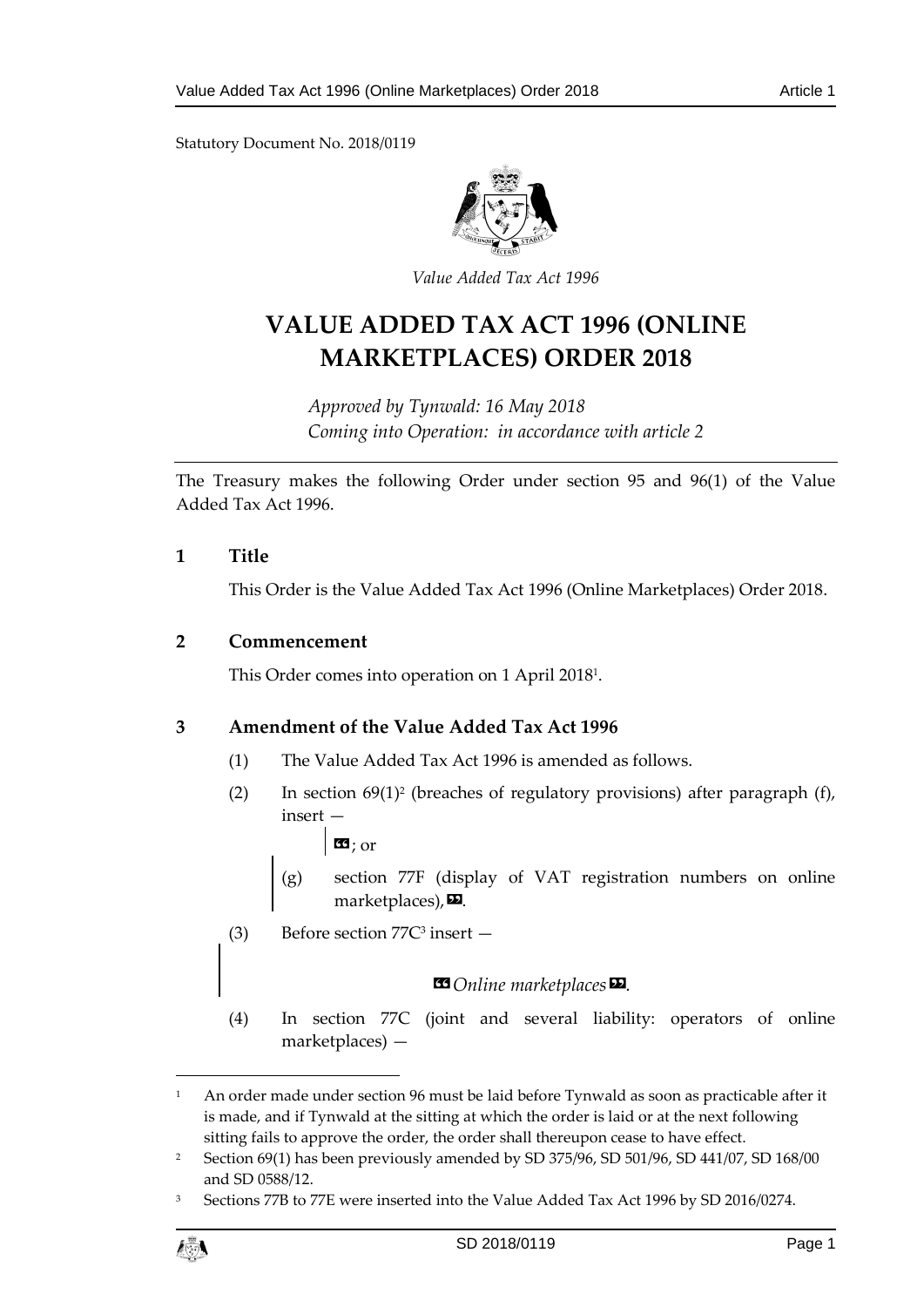- (a) in the heading for "operators of online marketplaces" substitute  $\mathbf{F}$  sellers identified as non-compliant by the Treasury  $\mathbf{F}$ ;
- (b) in subsection (1) omit "who is not Island-established";
- (c) omit subsection (10);
- (d) in subsection (12) after "online marketplace;" insert  $\blacksquare$  and  $\blacksquare$  and omit "; and "Island-established"".
- (5) After section 77C insert —

# **«77CA Joint and several liability: non-Island sellers in breach of Schedule 2A registration requirement**

- (1) This section applies where
	- (a) a person **("**P**"**) who makes taxable supplies of goods through an online marketplace is in breach of a Schedule 2A registration requirement; and
	- (b) the operator of the online marketplace knows, or should know, that P is in breach of a Schedule 2A registration requirement.
	- (2) If the operator of the online marketplace does not secure the result in subsection (3), subsection (4) applies.
	- (3) The result referred to in subsection (2) is that P does not offer goods for sale through the online marketplace in any period between —
		- (a) the end of the period of 60 days beginning with the day on which the operator first knew, or should have known, that P was in breach of a Schedule 2A registration requirement; and
		- (b) P ceasing to be in breach of a Schedule 2A registration requirement.
	- The operator is jointly and severally liable to the Treasury for the amount of VAT payable by P in respect of all taxable supplies of goods made by P through the online marketplace in the relevant period.
- (5) The relevant period is the period
	- (a) beginning with the day on which the operator first knew, or should have known, that P was in breach of a Schedule 2A registration requirement; and
	- (b) ending with P ceasing to be in breach of a Schedule 2A registration requirement.
- (6) But if the operator has been given a notice under section 77C in respect of P, the relevant period does not include —

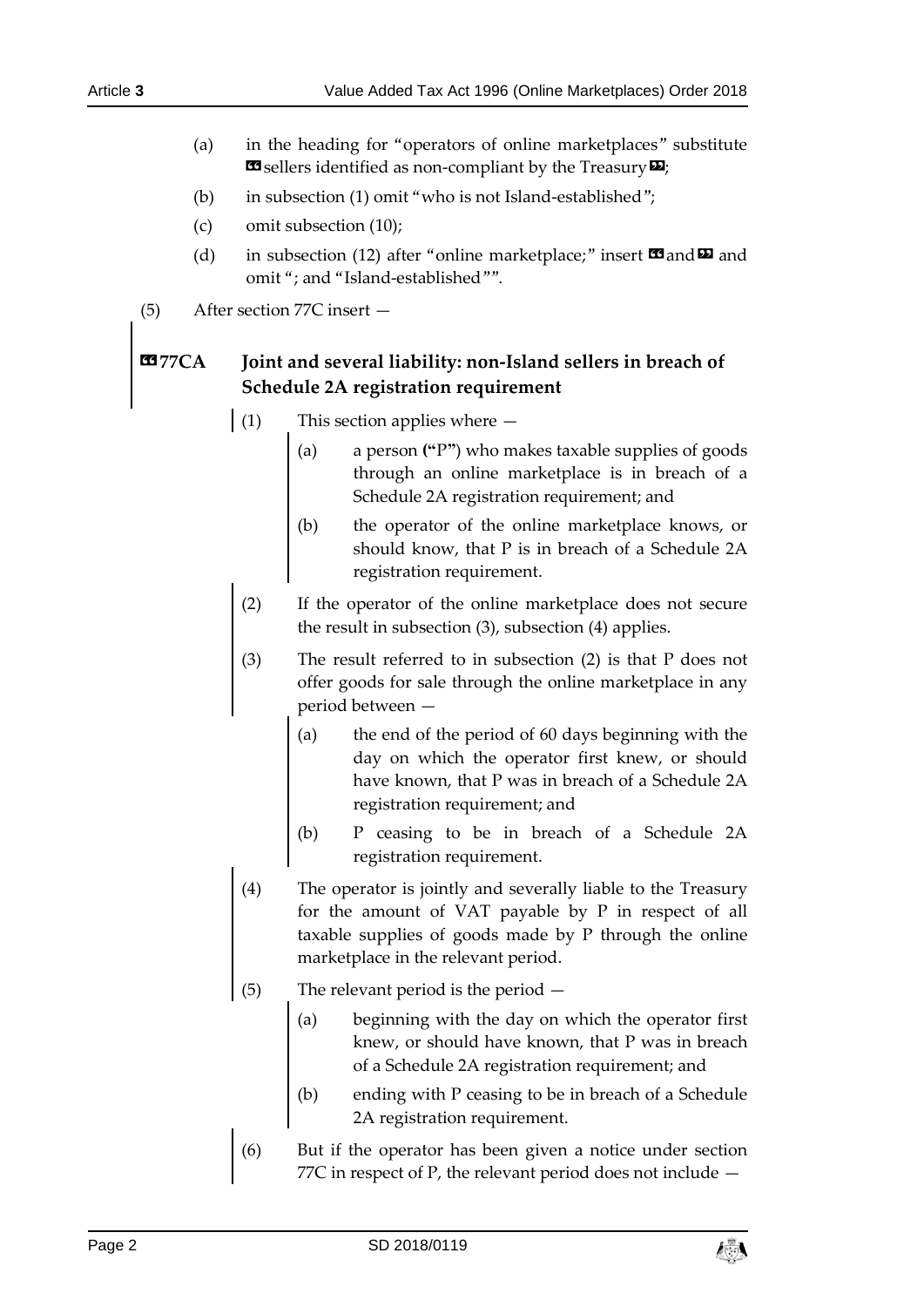- (a) any period for which the operator is jointly and severally liable for the amount mentioned in subsection (4) by virtue of section 77C; or
- (b) if the operator secures the result mentioned in section 77C(3), the period beginning with the day on which the operator is given the notice and ending with the day on which the operator secures that result.
- (7) P is in breach of a Schedule 2A registration requirement if P is liable to be registered under Schedule 2A to this Act, but is not so registered.
- (8) In this section "**online marketplace**" and "**operator**", in relation to an online marketplace, have the same meaning as in section 77C.
- (6) In section 77D (assessments)
	- (a) in the heading after "section  $77C$ " insert  $\text{C3}$  or  $77CA \nightharpoonup$ ;
	- (b) in subsection (1) after "section 77C" insert  $\mathbf{C}$  or 77CA $\mathbf{D}$ ;
	- (c) for subsection (9) substitute  $-$
	- «(9) In this section "**online marketplace**" and "**operator**", in relation to an online marketplace, have the same meaning as in section 77C.».
- (7) In section 77E (interest)
	- (a) in the heading after "section 77C" insert  $\mathbf{C}$  or 77CA $\mathbf{E}$ ;
	- (b) for subsection  $(7)$  substitute  $-$
	- «(7) In this section "**online marketplace**" and "**operator**", in relation to an online marketplace, have the same meaning as in section 77C.».
- (8) After section 77E insert —

# **Display of VAT registration numbers**

- (1) This section applies where a person **("**P**")** offers, or proposes to offer, goods for sale through an online marketplace.
- (2) The operator of the online marketplace must take reasonable steps to check that —
	- (a) any number provided to the operator (by P or another person) as P's VAT registration number is valid; and
	- (b) any number displayed on the online marketplace as P's VAT registration number (under subsection (3) or otherwise) is valid.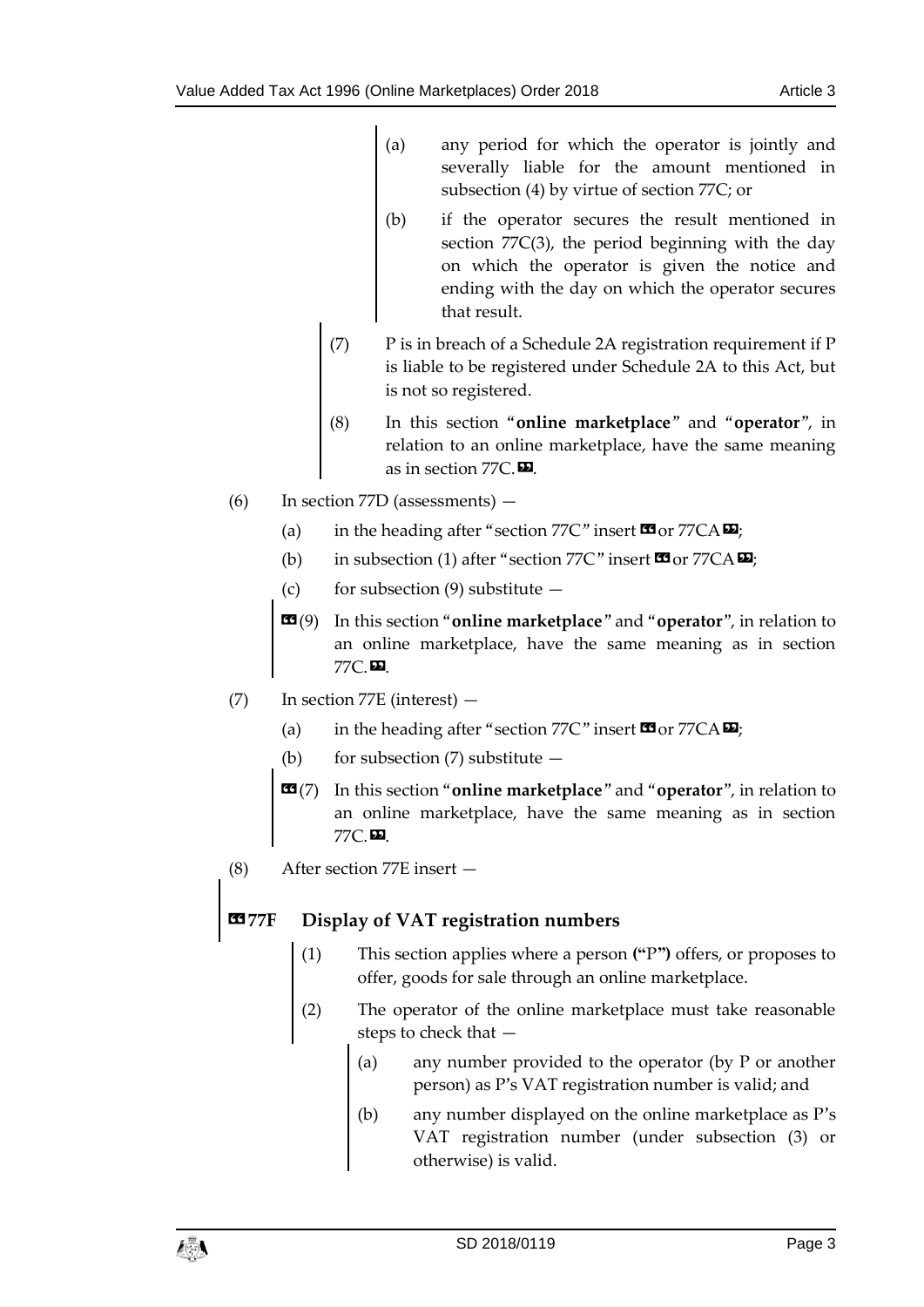- (3) If a number is provided to the operator (by P or another person) as P's VAT registration number and the number is valid, the operator must secure that it is displayed on the online marketplace as P's VAT registration number no later than the time mentioned in subsection (4).
- $(4)$  The time is  $-$ 
	- (a) the end of the period of 10 days beginning with the day on which the operator is provided with the number; or
	- (b) if the number is provided before P offers goods for sale through the online marketplace, the later of —
		- (i) the end of the period in paragraph (a); and
		- the end of the day on which  $P$  first offers goods for sale through the online marketplace.
- (5) If the operator becomes aware that a number displayed on the online marketplace as P's VAT registration number (under subsection (3) or otherwise) is not valid, the operator must secure that it is removed from the online marketplace before the end of the relevant period.
- (6) The relevant period is the period of 10 days beginning with the day on which the operator first became aware that the number was not valid.
- (7) A number is provided or displayed as P's VAT registration number only if it is provided or displayed in connection with P offering, or proposing to offer, goods for sale through the online marketplace.
- (8) A number provided or displayed as P's VAT registration number is valid only if —
	- (a) P is registered under this Act; and
	- (b) the number is P's VAT registration number.
- $\Big|_{(9)}$  In this section  $-$ 
	- "**online marketplace**" and "**operator**", in relation to an online marketplace, have the same meaning as in section 77C;
	- "**VAT registration number**" means the number allocated by the Treasury to a person registered under this Act. $\mathbf{E}$ .

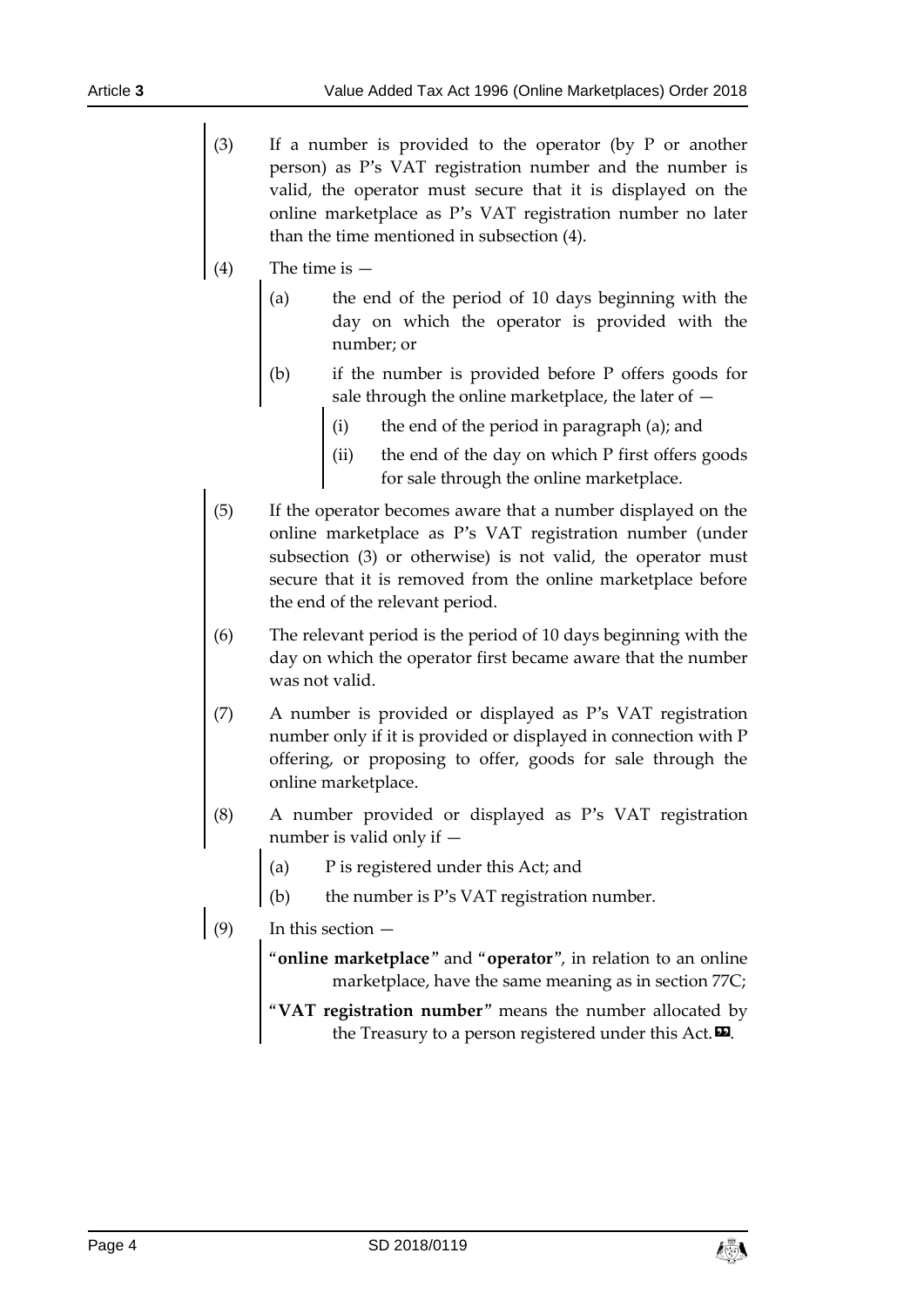# **MADE 16 MARCH 2018**

**A L CANNAN** *Minister for the Treasury*